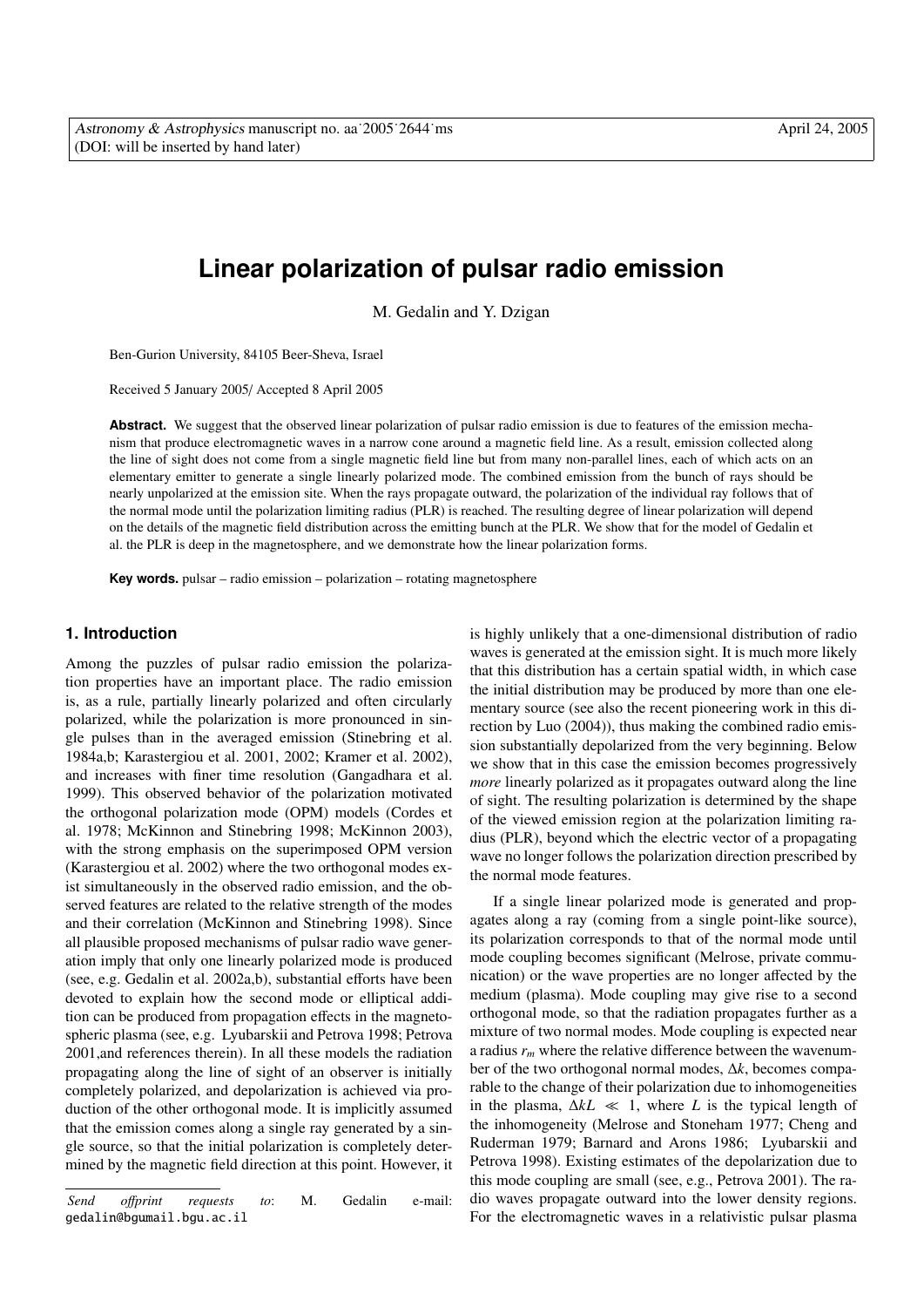the phase difference for the two modes is  $\Delta \psi = \int \Delta k dl =$  $\int \omega \Delta n dx/c$ , where  $|\Delta n| \sim |n-1| \ll 1$  and rapidly decreases as a function of the distance from the pulsar. This phase difference function of the distance from the pulsar. This phase difference becomes insignificant at the radius  $r_p$  such that  $\int_{r_p}^{\infty} \Delta k dl \lesssim 1$ . Moreover, within the above assumptions,  $\int_{r_p}^{\infty} |k - \omega/c| dl \lesssim 1$ , so that beyond this radius the deviation of the wave from the vacuum electromagnetic wave becomes negligible, and further polarization changes do not occur. This radius is commonly referred to as the polarization limiting radius (PLR) (Melrose and Stoneham 1977; Cheng and Ruderman 1979; Barnard and Arons 1986; Petrova 2001). If  $r_m < r_p$  mode coupling may be expected to noticeably affect the observed radiation polarization by adding another normal mode. If, however,  $r_p < r_m$ , no substantial mode coupling occurs and the observed polarization will be the polarization of the originally emitted normal mode at the PLR.

The paper is organized as follows. In section 2 we provide a brief description of the polarization for the emission coming from multiple sub-sources. In section 3 we analyze what happens when radio waves, which are originally emitted at small radii, propagate to the PLR. We follow the model by Gedalin et al. (2002a,b) and show that the PLR is typically closer to the emission zone than is the mode coupling radius,  $r_p < r_m$ . The last relation allows us to qualitatively estimate the polarization patterns.

### **2. Polarization for multiple sub-sources**

If the observed radiation comes from a single ray, the features of this radiation will be completely determined by the behavior of this single ray at the polarization limiting radius. In order to account for the observed emission (which is not completely polarized), a wave, initially completely linearly polarized, would have to be substantially depolarized when crossing the PLR site, that is, a sufficiently large *incoherent* second orthogonal component would have to appear in addition to the the original electric field. Existing calculations (see, e.g. Petrova 2001) produce changes of the polarization but the arising components are still small and further depolarization is necessary to make the two components incoherent. On the other hand, if the observed radiation comes from many essentially incoherent sources (Luo 2004), the resulting polarization would be determined by the preferential polarization of the these sources.

Let us make a very simple estimate of the Stokes parameters of the emission, which is an incoherent superposition of emissions coming from many individual sources. In order to make the analysis simple, retaining basic physics but getting rid of unnecessary complications, let us assume that each single source *i* contributes the electric field vector of

$$
E_i = E[\hat{e}_i + i\mu(\hat{n} \times \hat{e}_i)] \exp(i\phi_i), \qquad (1)
$$

where the amplitude  $E$  is the same for all sources,  $\hat{e}_i$  is the direction of the main polarization axis,  $\hat{n}$  is the direction of the line of sight,  $\hat{\mathbf{n}} \perp \hat{\mathbf{e}}_i$ , and  $\phi_i$  is the phase. The parameter  $\mu$  characterizing the degree of elliptical polarization is also  $\mu$ , characterizing the degree of elliptical polarization, is also assumed to be the same for all single rays. The assumptions of  $E = \text{const}$  and  $\mu = \text{const}$  are not necessary but make the analysis more transparent. The resulting electric field is  $E =$  $\sum_i \mathbf{E}_i$  and the polarization matrix would take the form

$$
P_{\alpha\beta} = \langle E_{\alpha} E_{\beta}^* \rangle
$$
  
=  $|E|^2 \left[ \langle e_{\alpha} e_{\beta} \rangle + \mu^2 \langle (\hat{\boldsymbol{n}} \times \hat{\boldsymbol{e}})_{\alpha} (\hat{\boldsymbol{n}} \times \hat{\boldsymbol{e}})_{\beta} \rangle + i\mu \langle (\hat{\boldsymbol{n}} \times \hat{\boldsymbol{e}})_{\alpha} e_{\beta} - (\hat{\boldsymbol{n}} \times \hat{\boldsymbol{e}})_{\beta} e_{\alpha} \rangle \right],$  (2)

where  $\langle \cdots \rangle$  denotes averaging, and we assumed that the phases are independent,  $\langle \exp[i(\phi_i - \phi_k)] \rangle = \delta_{ij}$ . Defining for convenience the polar angle  $\chi$  in the plane perpendicular to  $\hat{\boldsymbol{n}}$ , so that  $\hat{\mathbf{e}} = (\cos \chi, \sin \chi)$  and  $(\hat{\mathbf{n}} \times \hat{\mathbf{e}}) = (\sin \chi, -\cos \chi)$ , we arrive at the following matrix:

$$
P = |E|^2 \begin{pmatrix} \langle \cos^2 \chi \rangle + \mu^2 \langle \sin^2 \chi \rangle & \langle \sin \chi \cos \chi \rangle - i\mu \\ \langle \sin \chi \cos \chi \rangle + i\mu & \langle \sin^2 \chi \rangle + \mu^2 \langle \cos^2 \chi \rangle \end{pmatrix}
$$
 (3)

so that the Stokes parameters are (normalized on  $|E|^2$  for convenience):

$$
I = 1 + \mu^2, \quad Q = \langle (\cos^2 \chi - \sin^2 \chi) \rangle,
$$
  
\n
$$
U = \langle \sin \chi \cos \chi \rangle, \quad V = \mu.
$$
 (4)

Let us assume that  $\mu \ll 1$  and that  $\chi$  are uniformly distributed in the range  $-\chi_0 < \chi < \chi_0$ . Then the degree of linear polarization would be  $\Pi_L = \frac{\sin(2\chi_0)}{2\chi_0}$ , while the degree of circular polarization is  $\Pi_V = \mu$ . For  $\chi_0 = \pi/4$  one finds  $\Pi_L =$  $2/\pi \approx 64\%$ . The polarization angle  $\xi = (1/2) \arctan(U/Q)$ may be well determined even if the linear polarization degree  $\Pi_L = (Q^2 + U^2)^{1/2}/I$  is small.<br>Thus the narrow cone er

Thus, the narrow cone emission (instead of a single ray) can, in principle, explain the partial linear polarization of the pulsar radio emission. Quantitative results depend on the plasma parameters in the pulsar magnetosphere.

## **3. The PLR**

The observed polarization is determined by the distribution of viewed sub-sources at the PLR, beyond which the wave polarization no longer changes. If the observed emission consists of a number of parallel rays coming from a number of independent sources, the polarization properties depend on the polarizations in all these rays at the PLR. The model presented by Gedalin et al. (2002a,b) proposes that radio waves are generated by the beam instability in the pulsar plasma deep in the magnetosphere. The waves are produced within the angle  $\theta_0 \sim 1/\gamma_b$  around the local magnetic field direction (field line), where  $\gamma_b$  is the Lorentz-factor of the beam. These waves decouple from the beam at the radius  $R_0$  where  $2\omega_p^2 \gamma \approx \omega^2$ , where  $\gamma$  is the Lorentz-factor of the plasma body. Thus, at the emission is the Lorentz-factor of the plasma body. Thus, at the emission site the rays from the "spot" of the radius  $L_0 \sim R_0 \theta_0 \sim R_0 / \gamma_b$ are initially propagating in the same direction. This "spot" consists of a number of independent micro-sources if  $k_{\perp}L_0 \gg 1$ , where  $k_{\perp} \sim \omega \theta_0/c$  is the typical perpendicular wave number of the waves (wave number uncertainty). Thus, the initial source is not a point but a large number of elementary sources if

$$
\omega R_0 / c \gamma_b^2 \gg 1. \tag{5}
$$

For  $R_0 = 5 \cdot 10^6$  cm,  $\omega = 10^{10}$  s<sup>-1</sup>, and  $\gamma_b = 500$  this condition is satisfied. Lower frequencies decouple at larger distances, since satisfied. Lower frequencies decouple at larger distances, since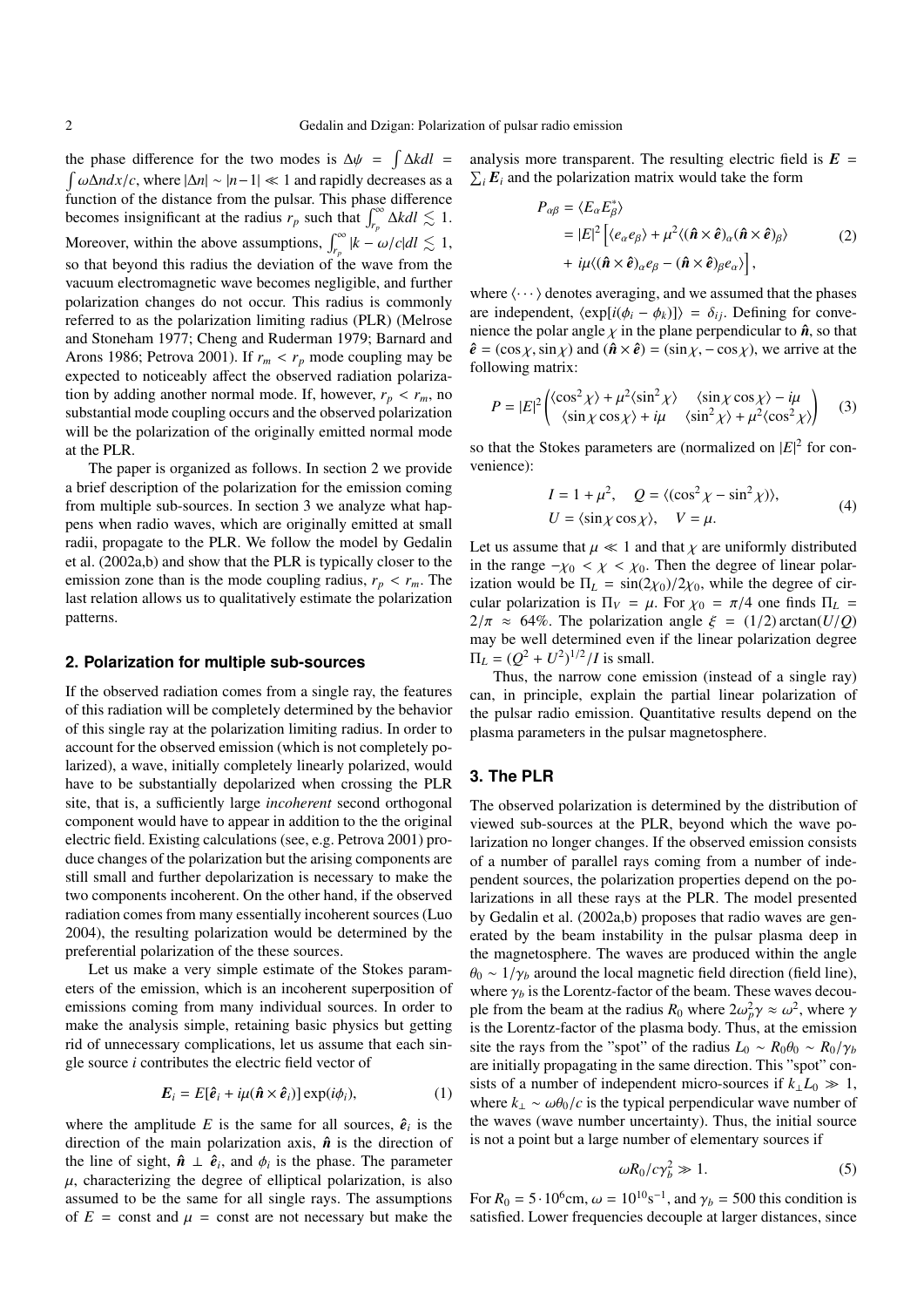$\frac{p}{\pi}$  dence is weak so that one can expect that the condition would  $\mu_p^2 \propto R^{-3}$ , so that  $R_0 \propto \omega^{-2/3}$  and  $\omega R_0 \propto \omega^{1/3}$ . This depen-<br>ence is weak so that one can expect that the condition would be satisfied in the whole emission band. If, however, the condition (5) is satisfied only marginally, at lower frequencies the emission may have the features of radiation coming from a single coherent source, thus being more polarized. At the emission site the rays start symmetrically around the magnetic field line. The model suggests that only one linearly polarized mode is generated for each propagation direction (wavevector *k*). The excited mode has the electric field vector in the  $k - B$  plane, that is, its observed polarization is determined by the projection of the magnetic field vector on the plane perpendicular to the ray propagation direction. Figure 1 shows (not to scale, ar-



Fig. 1. Projections of the magnetic field vector at the emission site - "spot" of the size  $L_0$  around the central magnetic field line. Coordinate *x* is in  $\theta$  direction, *y* is in  $\varphi$  direction, arbitrary units.

bitrary units) the above described "spot" of the size  $L_0$  around a magnetic field line. We consider the parallel rays emitted from different points (where different magnetic field lines cross the emitting area) of the "spot" in the direction determined by the central magnetic field line. Polarization of the wave starting to propagate along one of these rays is determined by the projection of the magnetic field vector on the corresponding field line onto the plane perpendicular to the central line (shown by arrows in the figure). Since these projections are distributed symmetrically (see Figure 1) and the emission power is expected to change weakly across this region, the combined emission (from all the rays) starting to propagate in any direction can be expected to be almost unpolarized at the emission site where the waves are generated. The combined polarization, however, will change when propagating outward from the magnetosphere to an observer.

In the simplest cold plasma case and infinite magnetic field approximation (see, e.g. Melrose 1973, 1982; Gedalin et al. 2002b) the dielectric tensor has the form

$$
\epsilon_{ij} = \delta_{ij} - \sigma b_i b_j, \tag{6}
$$

where  $\hat{b}$  is the unit vector in the direction of the external magnetic field, and

$$
\sigma = \frac{\omega_p^2}{\omega^2 \gamma^3 (1 - \beta \cos \Theta)^2}.
$$
 (7)

Here  $\cos \Theta = \hat{\boldsymbol{b}} \cdot \hat{\boldsymbol{k}}$ . It is easily seen that for electromagnetic waves

$$
\Delta k \approx \frac{2\omega_p^2 \gamma \Theta^2}{\omega c (\gamma^2 \Theta^2 + 1)^2}
$$
 (8)

for  $\Theta \ll 1/\gamma$  and negligible for larger angles of propagation.<br>The local rate of variation in  $\Delta n = c \Delta k/\omega$  can be estimated as The local rate of variation in  $\Delta n = c \Delta k / \omega$  can be estimated as  $\sim 1/R_c$ , where  $R_c$  is the radius of the curvature of the magnetic field lines and is of the order of the neutron star radius  $R_c \sim R$ . Thus, substantial mode coupling due to the field line twisting begins at

$$
Q = \frac{2R\omega_p^2 \gamma \Theta^2}{\omega c (\gamma^2 \Theta^2 + 1)^2} \lesssim 1.
$$
 (9)

On the other hand

$$
\Delta \psi \approx \int \Delta k dl \sim \frac{2\omega_p^2 \gamma \Theta^2 R}{\omega c \gamma (\gamma^2 \Theta^2 + 1)^2},\tag{10}
$$

where the integral is taken along the ray path and the effective length of the region where the integrand in nonzero is <sup>∼</sup> *<sup>R</sup>*Θ*max* <sup>∼</sup> *<sup>R</sup>*/γ. The above estimates are illustrated more quantitatively in Appendix A.

Let  $R_0$  be the radius of the emission zone, where  $\omega_p^2 \gamma \sim \omega^2$ . Then, since  $\omega_p^2 \propto R^{-3}$ , one has

$$
(\gamma Q)^{-1} = \Delta \psi = \frac{\Theta^2}{\gamma (\gamma^2 \Theta^2 / 2 + 1)^2} \left(\frac{R_0}{R}\right)^2 \left(\frac{\omega R_0}{c}\right),\tag{11}
$$

The above calculations take into account that the rays are nearly radial. It is seen that the condition  $\Delta \psi = 1$  is satisfied while  $Q \ll 1$ . Thus, the polarization effectively stops following the magnetic field pattern well before the strong mode coupling sets in. Therefore, the PLR will be determined by the condition  $\Delta \psi = 1$  and the observed polarization will be the one with which the waves leave this surface. Mode coupling does not alter the polarization and does not have to be taken into account. In the course of our derivation we did not take into account possible deviations in the magnetic field from a dipole field geometry. Presence of higher multipoles might make the magnetic field line twisting stronger thus bringing the strong mode coupling onset closer to the emission region. This question is beyond the scope of the present paper and will be considered elsewhere.

For illustration of the above we use the following parameters: the pulsar period  $P = 1$ s,  $R_0 = 5 \cdot 10^6$ cm,  $\gamma_b = 500$ ,  $\gamma = 50 \approx -10^{10}$ s<sup>-1</sup> the angle between the rotation axis and  $\gamma = 50$ ,  $\omega = 10^{10} \text{s}^{-1}$ , the angle between the rotation axis and magnetic axis  $\alpha = 80^\circ$ . For these parameters the light-cylinder magnetic axis  $\alpha = 80^\circ$ . For these parameters the light-cylinder<br>radius  $R_t = cP/2\pi \approx 5 \cdot 10^\circ$  cm, so that the dimensionless radius  $R_L = cP/2\pi \approx 5 \cdot 10^9$  cm, so that the dimensionless  $r_0 = R_0/R$ ,  $\approx 10^{-3}$  The angle  $\Theta$  also depends on R  $r_0 = R_0/R_L \approx 10^{-3}$ . The angle Θ also depends on *R*.<br>Figure 2 shows several examples of the behavior

Figure 2 shows several examples of the behavior of the parameter  $\Delta \psi$  along the ray for different initial conditions within the angle  $\approx 1/\gamma_b$  around the magnetic field line. The left panel is for the case when our line of sight is pointing directly to the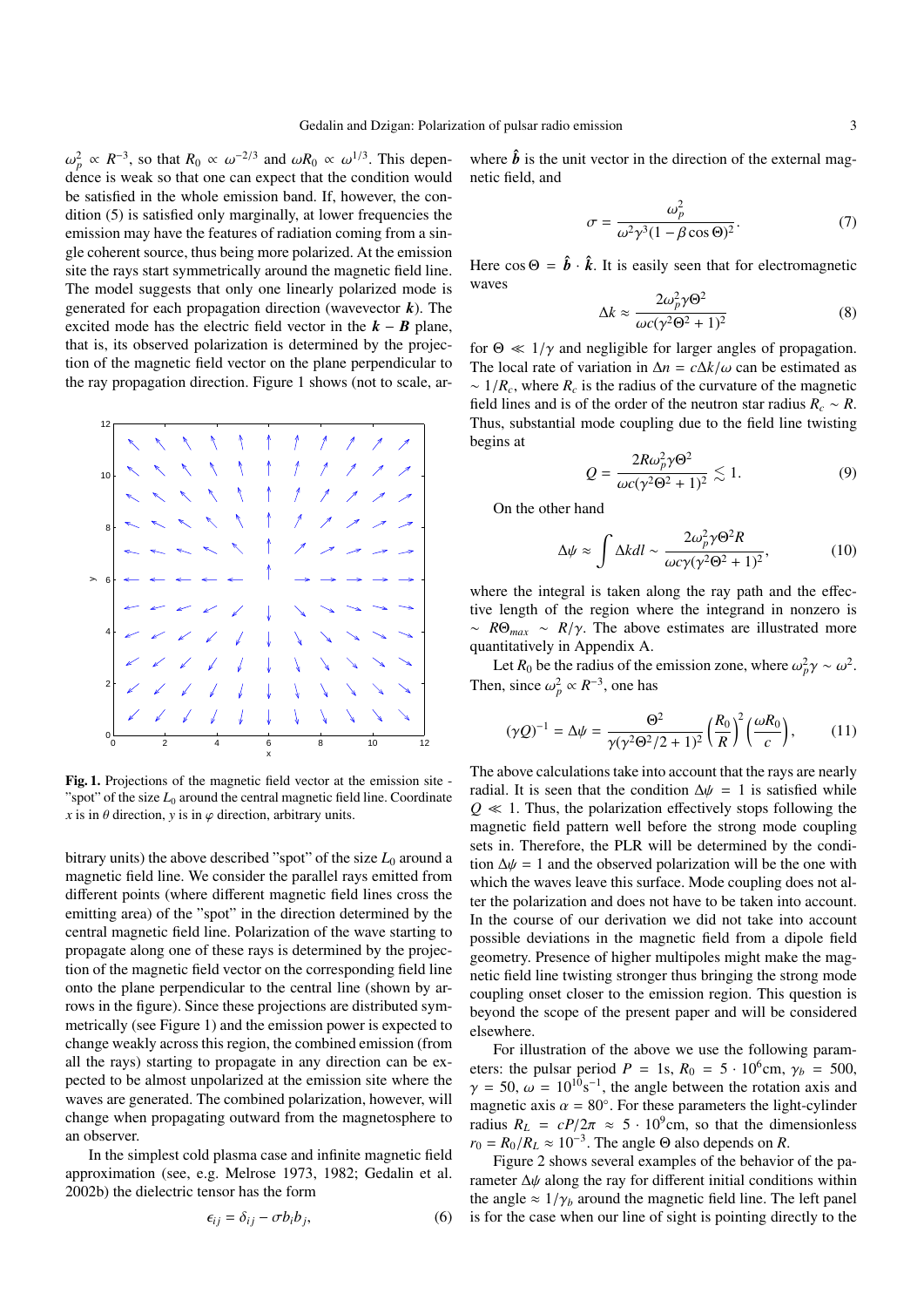

Fig. 2. Behavior of  $\Delta \psi$  along the ray when the line of sight points toward the magnetic pole,  $\theta = 80^\circ$ ,  $\varphi = 0$  (top panel) and when the line of sight does not point exactly toward the magnetic pole  $\theta = 70^\circ$ line of sight does not point exactly toward the magnetic pole,  $\theta = 79^\circ$ ,  $\omega = 0$  (bottom panel). See the initial conditions in the text  $\varphi = 0$  (bottom panel). See the initial conditions in the text.

magnetic axis ( $\theta = 80^\circ$ ,  $\varphi = 0$ ). It is seen that the parame-<br>ter  $\Delta \psi$  drops very quickly as the rays propagate outward, so ter <sup>∆</sup>ψ drops very quickly as the rays propagate outward, so that one may consider the polarization as nearly fixed already at the radius  $\approx 2R_0 \rightarrow r \approx 0.002$  (and in some cases even near the emission site). The right panel shows the behavior of the parameter  $\Delta \psi$  when the line of sight does not point exactly toward the magnetic pole (  $\theta = 79^\circ$ ,  $\varphi = 0$ ). In this case the polarization becomes fixed much further from the pulsar polarization becomes fixed much further from the pulsar.

Figure 3 shows the projections of the magnetic field vector onto the plane perpendicular to the line of sight at the radius  $r = 0.002$ . The line of sight passes through the pole which corresponds to the behavior of Figure 2. The projections show the polarization vectors at the PLR. It is clear that the combined radiation is almost unpolarized.

Figure 4 shows the projections (polarization) for the rays starting slightly off the central field line, within angle  $1/\gamma_b$ , when the PRL is further from the pulsar. The preferred polarization is clearly seen, which means that one can expect substantial linear polarization (see below) of the radio waves. Finally, Figure 5 shows the polarization pattern for the line of sight pointing toward  $\theta = 78^\circ$  and  $\varphi = 2^\circ$  (the magnetic pole<br>corresponds to  $\theta = 80^\circ$  and  $\varphi = 0$ ). The emission is completely corresponds to  $\theta = 80^\circ$  and  $\varphi = 0$ ). The emission is completely linearly polarized linearly polarized.



Fig. 3. Projections of the magnetic field onto the plane perpendicular to the line of sight ( $\theta = 80^\circ$ ,  $\varphi = 0$ ) at the radius  $r = 0.002$ . Coordinate *r* is in  $\theta$  direction, *y* is in  $\varphi$  direction, arbitrary units *x* is in  $\theta$  direction, *y* is in  $\varphi$  direction, arbitrary units.



Fig. 4. Projections of the magnetic field onto the plane perpendicular to the line of sight ( $\theta = 80^\circ$ ,  $\varphi = 0$ ) at the radius  $r = 0.004$ . Coordinate *x* is in  $\theta$  direction, *y* is in  $\varphi$  direction, arbitrary units.

The uncertainty in our knowledge of the pulsar and plasma parameters does not allow to provide fully quantitative predictions at this stage. The presented figures illustrate the process of acquiring linear polarization on an average over many emission sub-sources, due to the development of the preferential polarization in the viewed area at PLR. Our calculations show that the PLR occurs deep in the magnetosphere where the magnetic field is strong. Finally, we speculate that partial coherence of the waves generated in the emission zone could result in the appearance of circular polarization at the PLR, since the path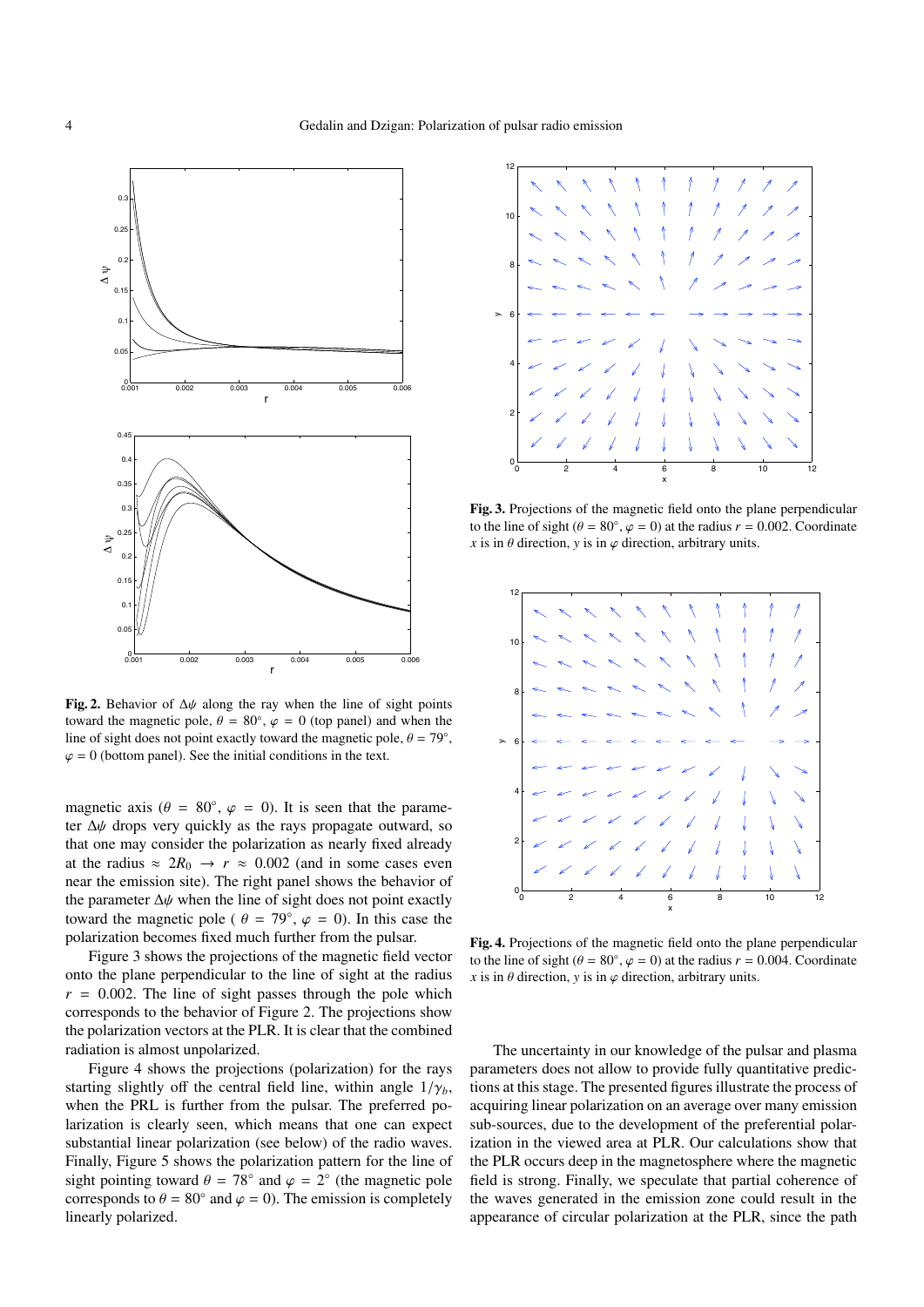

Fig. 5. Projections of the magnetic field onto the plane perpendicular to the line of sight for  $\theta = 78^\circ$ ,  $\varphi = 2^\circ$ . Coordinate *x* is in  $\theta$  direction, *y* is in  $\varphi$  direction, arbitrary units.

lengths are different and waves acquire different phases on their way from the emitting radius to the PLR.

## **4. Conclusions**

We have demonstrated that it is possible for the observed pulsar radiation to originate from many small sub-sources. Such radiation naturally acquires linear polarization while propagating outward due to the magnetic field geometry. The resulting polarization could depend, in general, on the mode coupling in the region where the polarization is formed. In the model where the waves are produced deep in the magnetosphere, the mode coupling is inefficient at the PLR beyond which the radiation propagation is no longer affected by the plasma. As a result, the observed polarization should be determined by the normal mode polarization at the PLR and statistical averaging over the ensemble of many sub-sources. At this stage our analysis allows only qualitative comparison with observations since details of the magnetic field structure and plasma distribution are unknown. We have not taken into account possible higher magnetic multi-poles as well as the effects of pulsar rotation. A more thorough consideration would require also a more careful treatment of wave propagation, in particular, refraction of the rays near the emission zone. Cyclotron effects (see, e.g. Melrose and Luo 2004) may be significant in the outer magnetosphere and may eventually modify the wave polarization, although we do not expect substantial changes.

*Acknowledgements.* This research was supported in part by Israel Science Foundation under grant No. 170/00-1. M.G. is grateful to D.B. Melrose for illuminating discussions.

## **Appendix A: Illustrative model solution**

We consider the emission model proposed by Gedalin et al. (2002a,b), where one linearly polarized mode is generated in the deep pulsar magnetosphere where the magnetic field is effectively infinite. For simplicity we neglect the magnetosphere rotation and use the approximation  $B \to \infty$ . It is instructive to derive the equations describing the behavior of the wave electric field along the ray, instead of directly using the parameters *Q* and  $\Delta \psi$ . We consider the wave propagation well above<br>the emission zone where  $\omega \gg \omega_0 \sqrt{2}$  and the two propagating the emission zone where  $\omega \gg \omega_p \sqrt{\gamma}$  and the two propagating<br>modes are nearly transverse electromagnetic waves. Denoting modes are nearly transverse electromagnetic waves. Denoting the propagation direction  $\hat{k}$ , the magnetic field direction  $\hat{b}$ , the coordinate along the ray *z*, and the wave frequency  $\omega$ , one can easily arrive at the following equations:

$$
\hat{\mathbf{k}} \times \frac{d}{dz} \mathbf{E} = \frac{i\omega}{c} \mathbf{B},\tag{A.1}
$$

$$
\hat{\mathbf{k}} \times \frac{d}{dz} \mathbf{B} = -\frac{i\omega}{c} \mathbf{E} + \frac{4\pi}{c} \mathbf{j}_{\perp},
$$
 (A.2)

where ⊥ refers to the propagation direction and the current has to be calculated from some plasma model. In the simplest cold plasma case and infinite magnetic field approximation one has (see, e.g. Gedalin et al. 2002b)

$$
4\pi \mathbf{j}_{\perp} = \frac{i\omega_p^2}{\omega \gamma^3 (1 - \beta \cos \Theta)^2} \hat{\boldsymbol{b}}_{\perp} (\boldsymbol{E} \cdot \hat{\boldsymbol{b}}), \tag{A.3}
$$

where  $\gamma = (1 - \beta^2)^{-1/2}$  and  $\cos \Theta = \hat{\boldsymbol{b}} \cdot \hat{\boldsymbol{k}}$ . Combining all the above one has

$$
\frac{ic}{\omega}\frac{d^2}{dz^2}\boldsymbol{E} + \frac{i\omega}{c}\boldsymbol{E} = \frac{i\sigma\omega}{c}\boldsymbol{\hat{b}}_{\perp}(\boldsymbol{E}\cdot\boldsymbol{\hat{b}}). \tag{A.4}
$$

where

$$
\sigma = \frac{\omega_p^2}{\omega^2 \gamma^3 (1 - \beta \cos \Theta)^2}.
$$
 (A.5)

 $\omega^2 \gamma^3 (1 - \beta \cos \Theta)^2$ <br>Using the fact that the plasma changes the refractive index by a small addition, we write  $E = E'(z) \exp(i\omega z/c)$ , where  $E'$ <br>denends on z weakly  $(d/dz)E' \ll (d/c)E'$ . Then one has depends on *z* weakly,  $(d/dz)E' \ll (\omega/c)E'$ . Then one has

$$
-2\frac{d}{dz}\boldsymbol{E}' = \frac{i\sigma\omega}{c}\hat{\boldsymbol{b}}_{\perp}(\boldsymbol{E}'\cdot\hat{\boldsymbol{b}}),\tag{A.6}
$$

or, introducing  $Z = \omega z/2c$ ,  $b_x = b_\perp \cos \xi$ , and  $b_y = b_\perp \sin \xi$ , and defining

$$
E_1 = E'_x \cos \xi + E'_y \sin \xi, \qquad E_2 = -E'_x \sin \xi + E'_y \cos \xi. \tag{A.7}
$$

one finally gets

$$
\frac{d}{dZ}E_1 = sE_2 - ilE_1,\tag{A.8}
$$

$$
\frac{d}{dZ}E_2 = -sE_1,\tag{A.9}
$$

where  $s = (d\xi/dZ)$  and  $l = \sigma b_{\perp}^2$ , Here  $b_{\perp} = |\hat{b} \times \hat{n}|$  describes<br>the deviation of the propagation from the parallel one, while  $\hat{s}$ the deviation of the propagation from the parallel one, while  $\xi$ is the angle of *rotation* of the perpendicular component of the magnetic field around the propagation direction (twisting).

Let us consider  $(A.8)-(A.9)$  where  $l =$  const everywhere while  $s = \text{const} \neq 0$  only inside the mode coupling region